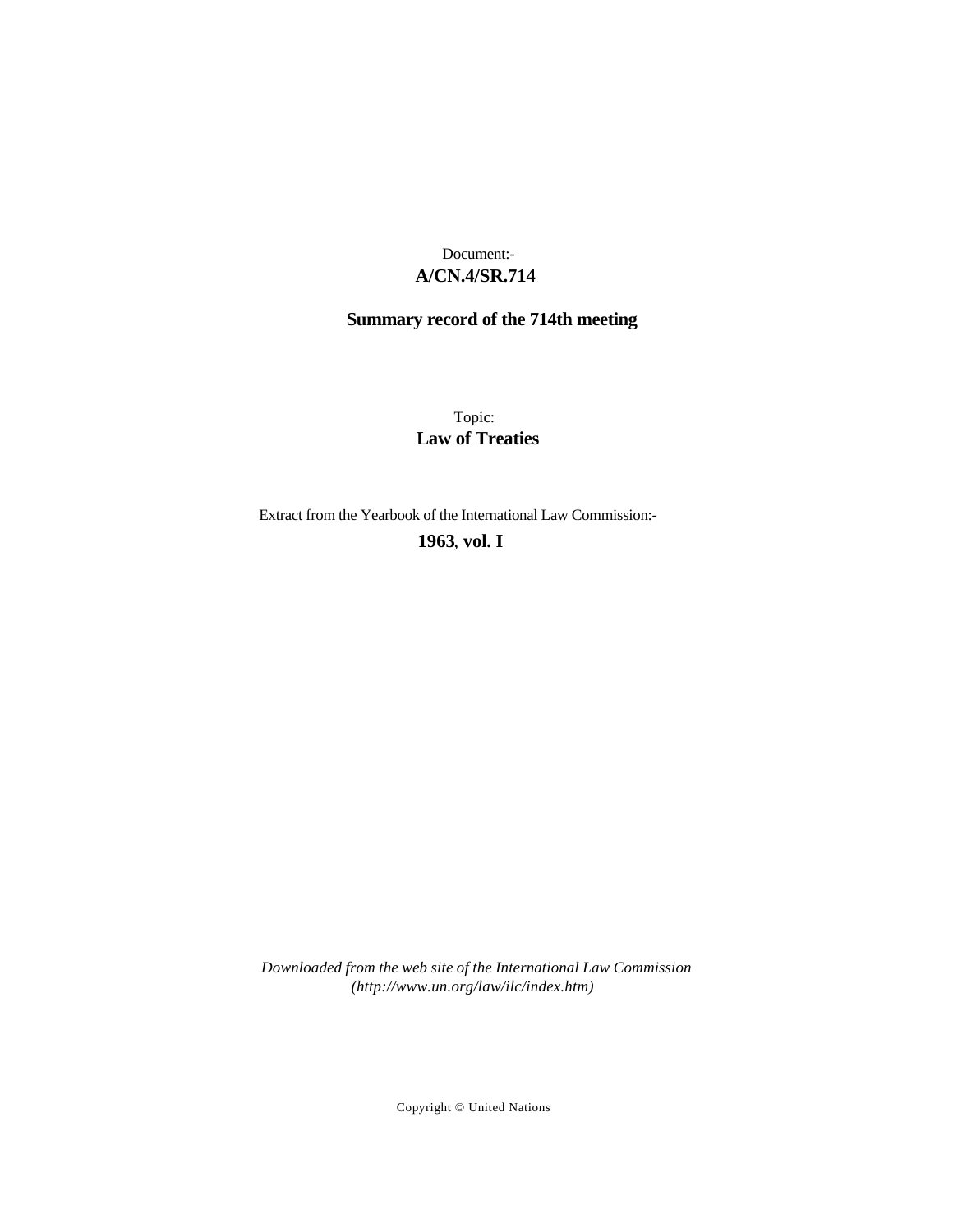#### **714th** MEETING

*Thursday, 4 July 1963, at 10 a.m.*

*Chairman:* Mr. Eduardo JIMENEZ de AR^CHAGA

#### Law of Treaties (A/CN.4/156 and Addenda)

[Item 1 of the agenda] *(resumed from the 711th meeting)*

### ARTICLES SUBMITTED BY THE DRAFTING COMMITTEE

1. The CHAIRMAN invited the Commission to consider the new text proposed by the Drafting Committee for article 23.

ARTICLE 23 (AUTHORITY TO DENOUNCE, TERMINATE OR WITHDRAW FROM A TREATY OR SUSPEND ITS OPERATION)

2. Sir Humphrey WALDOCK, Special Rapporteur, said that the Drafting Committee had slightly amended the title of his original article 23 (A/CN.4/156/Add.2) and proposed a new text which read:

" The rules contained in article 4 of Part I relating to the authority to conclude a treaty also apply, *mutatis mutandis,* to the authority to denounce, terminate or withdraw from the treaty or to suspend its operation."

3. The Drafting Committee had thus reduced the provisions of the article to a comparatively simple statement of the general principle that the claim must proceed from some authority competent to exercise the treatymaking power under the rules laid down in article 4 of Part I.

4. Mr. ROSENNE said that, as with other articles, some confusion might result from the reference to an article in Part I. It would be better to renumber the articles in Part II to make the numbering consecutive throughout the draft. No confusion would then be possible.

5. Sir Humphrey WALDOCK, Special Rapporteur, pointed out that article 1 of Part II contained a definition of the term " Part I " as used in the draft articles, so that the meaning of any reference to an article in Part I would be clear. The Commission had decided that the draft articles on the law of treaties should consist of three separate sets of provisions.<sup>1</sup>

6. Mr. ROSENNE said that his suggestion of consecutive numbering for all the articles was without prejudice to the Commission's decision to divide the draft into three separate parts. The method of defining the term " Part I" seemed unnecessarily cumbersome, and it was not unlikely that in the final draft the article in Part II containing the definition would be omitted. In view of the numerous cross-references to articles in Parts I and II, there was much to be gained by unifying the whole system of numbering so that no two articles had the same number and no confusion was possible.

7. The CHAIRMAN suggested that a decision on the numbering should be deferred until all the draft articles had been adopted. On that understanding, he put article 23 to the vote.

*Article 23 was adopted by 15 votes to none, with 1 abstention.*

8. Mr. PAREDES explained that he had abstained from voting on article 23 because the Spanish text was not yet available.

ARTICLE 24 (NOTICE OF TERMINATION, WITHDRAWAL OR SUSPENSION UNDER A RIGHT PROVIDED FOR IN THE TREATY)

9. Sir Humphrey WALDOCK, Special Rapporteur, said that the Drafting Committee had slightly amended the title of article 24 and proposed a new text which read:

" 1. A notice to terminate, withdraw from or suspend the operation of a treaty under a right expressly or impliedly provided for in the treaty must be communicated to every other party to the treaty either through the diplomatic or other official channel or through the depositary.

" 2. Unless the treaty otherwise provides, the notice may be revoked at any time before the date on which it takes effect."

10. That shorter version of what had been a more elaborate article specified, first, the need for an official communication of the notice of termination, withdrawal or suspension, and secondly, that unless the treaty otherwise provided, the notice could be revoked at any time before the date on which it took effect.

11. Mr. CADIEUX suggested that the word "any" should perhaps be added before the words " other official channel " in the English text of paragraph 1, for the sake of conformity with the French text.

12. Mr. TSURUOKA said that he would vote for the article as a whole, but he maintained the objection he had made at the first reading concerning the possibility of revoking the notice (698th meeting, paras. 25-26). The rule stated in paragraph 3 of the original draft was reproduced with little change in the new paragraph 2; it too generously accorded an additional right to the State which gave notice.

13. Mr. VERDROSS asked whether the final words of paragraph 2 should not be " is received " rather than " takes effect".

14. Sir Humphrey WALDOCK, Special Rapporteur, replied that the words " takes effect" were correct.

15. Mr. ROSENNE said he had no objection to article 24, but it should contain some provision, along the lines of article 15, paragraph 1 *(b),* in Part I, to the effect that, unless the treaty itself expressly provided otherwise, a notice must apply to the treaty as a whole. The inclu-

<sup>1</sup>  *Official Records of the General Assembly, Seventeenth Session, Supplement No. 9,* p. 3, para. 18.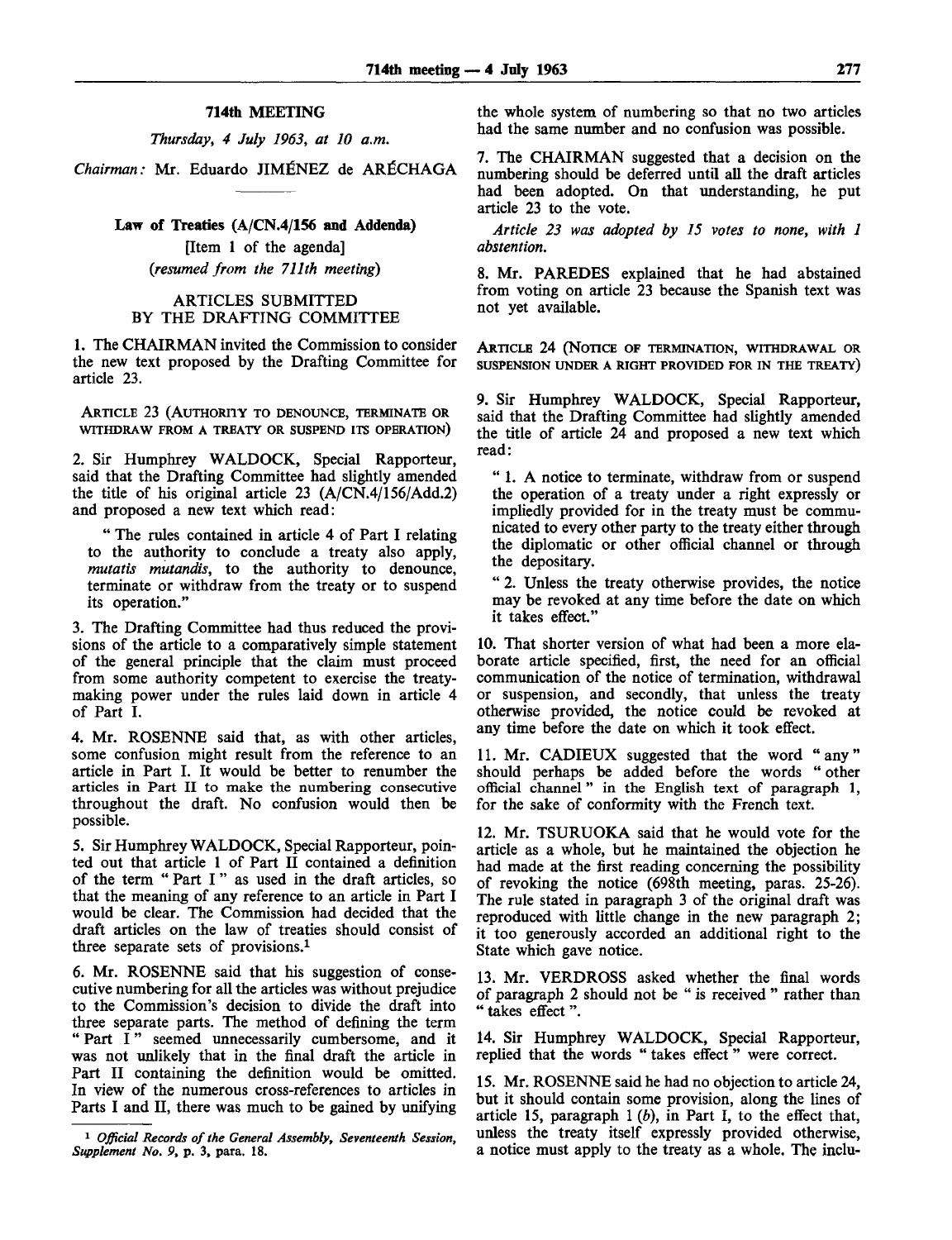sion of such a provision would not be necessary, however, if the Commission adopted an appropriate article on severance.

16. The CHAIRMAN put article 24 to the vote.

*Article 24 was adopted unanimously.*

ARTICLE 25 (PROCEDURE FOR ANNULLING, TERMINATING, WITHDRAWING FROM OR SUSPENDING THE APPLICATION OF A TREATY OTHERWISE THAN UNDER A RIGHT PRO-VIDED FOR IN THE TREATY)

17. Sir Humphrey WALDOCK (Special Rapporteur) pointed out that the original title of article 25, " Annulment, denunciation, termination or suspension of treaty obligations under a right arising by operation of law " had been re-drafted to read " Procedure for annulling, terminating, withdrawing from or suspending the application of a treaty otherwise than under a right provided for in the treaty ". The new text proposed for the article read:

" 1. A party invoking the nullity of a treaty, or a right to terminate, withdraw from or suspend a treaty otherwise than under a provision of the treaty shall be bound to notify the other party or parties of its claims. The notification must:

" *(a)* Indicate the measure proposed to be taken with respect to the treaty and the grounds upon which the claim is based;

" *(b)* Specify a reasonable period for the reply of the other party or parties, which period shall not be less than three months except in cases of special urgency.

" 2. If no party makes any objection, or if no reply is received before the expiry of the period specified, the party making the notification may take the measure proposed. In that event it shall so inform the other party or parties.

" 3. If, however, objection has been raised by any other party, the parties shall seek a solution of the question through the means indicated in Article 33 of the Charter.

" 4. Nothing in the foregoing paragraphs shall affect the rights or obligations of the parties under any provisions in force binding the parties with regard to the settlement of disputes.

" 5. Subject to article 4, the fact that a State may not have made any previous notification to the other party or parties should not prevent it from invoking the nullity of or the right to terminate a treaty in answer to a demand for the performance of the treaty or to a complaint alleging a violation of the treaty."

18. A comparison of the new text with his original draft (A/CN.4/156/Add.2) showed that there was a gap after the new paragraph 3, which corresponded to the old paragraph 4. At that point his original proposal had been that, where a dispute arose, the claimant party should in certain circumstances be granted a right of suspension. The reason was that, if a settlement of the dispute had to be sought through one of the means indicated in Article 33 of the Charter, it might take a long time.

19. His proposal had met with opposition both from members who thought that it did not go far enough and from members who thought that any right of suspension was dangerous because a party, by blocking the negotiations, might make the suspension last indefinitely and thus confer upon itself a right of unilateral termination of the treaty.

20. He had therefore submitted to the Drafting Committee a new draft which widened the scope of the right of suspension, while at the same time attempting to avoid the danger of that right being transformed into a right of unilateral termination. His new draft had not gained the approval of the Drafting Committee, some members of which had thought that an undue restriction of the right of suspension in the event of a dispute could lead indirectly to some form of compulsory jurisdiction. In view of the profound and fundamental differences of opinion which had thus arisen, the Drafting Committee had reached the conclusion that the best course would be to provide that the parties must seek a solution by the means indicated in Article 33 of the Charter, and to stop there. A provision to that effect had accordingly been included as paragraph 3 of the new text.

21. If the parties were unable to agree on the choice of the means of settlement of the dispute or if they agreed, for example, on arbitration, but were unable to agree on the text of the *compromis,* under the new article each would have the right to resort to the General Assembly, the Security Council, the competent regional organization or other competent body under the Charter. In view of the division of opinion in the Commission and the strong objections to anything that might involve compulsory jurisdiction in any form, it was clear that the question of procedure could not be carried beyond the point reached at the end of the provisions of paragraph 3.

22. The Chairman had drawn his attention to an important point relating to the wording of the opening sentence of paragraph 1, which stated that " a party invoking the nullity of a treaty, or a right to terminate, withdraw from or suspend a treaty " must " notify the other party or parties of its claims ". It was not clear how that provision would operate where a treaty was void because it violated a rule of *jus cogens,* or because it had been imposed on a State by coercion. Those two cases of nullity were provided for in articles 12 and 13.

23. His own assumption had been that article 25 would apply to all the substantive articles, both those which referred to nullity being invoked and articles 12 and 13, which expressly declared a treaty void because it had been imposed by coercion of a State or because it violated a rule of *jus cogens.*

24. The CHAIRMAN said that the point could be met by amending the opening words of the paragraph to read: " A party invoking under any of the provisions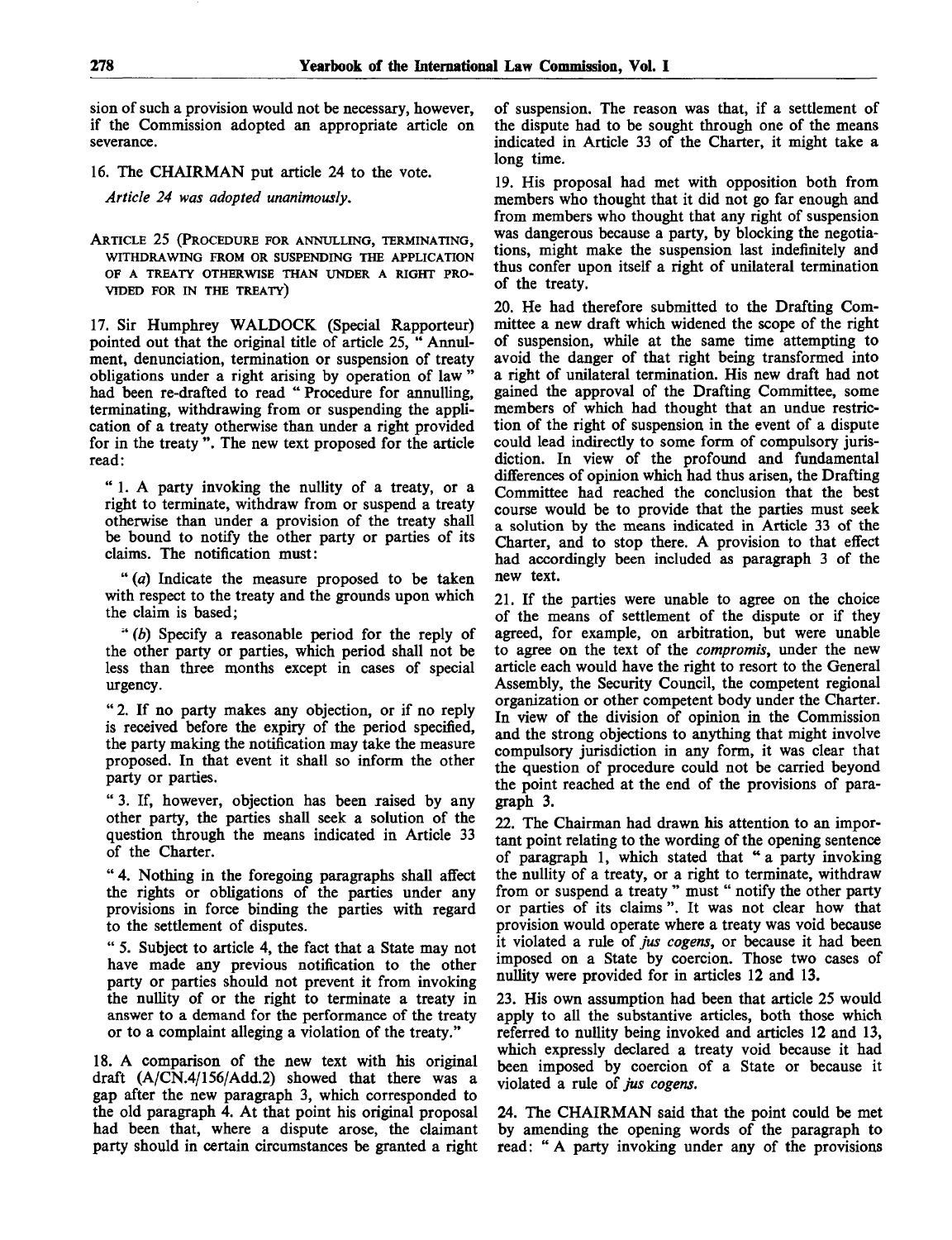of Part II the nullity of a treaty, or a right..." Such a formulation would be less open to interpretation.

25. Mr. de LUNA said he approved of the Drafting Committee's text in principle. He was not sure that the addition proposed by the Chairman was necessary, since article 25 obviously applied to all cases governed by the articles in Part II. Even in the event of conflict with a rule of *jus cogens,* the preliminary question of the rights and obligations of the parties would have to be settled.

26. He suggested that, in the French text, commas should be inserted after the words *"application"* and " *traite* " in paragraph 1, after " *partie* " in paragraph 3, and after " *parties* " in paragraph 4.

27. Mr. CADIEUX thought that in the first sentence of paragraph 1 of the French text, the word " *demarche "* should be replaced by the word " *demande*", which was used in paragraph 1*(a)*.

28. Mr. BRIGGS said it was desirable to examine whether any actual right to invoke nullity or invalidity, or to terminate, withdraw from or suspend a treaty, was conferred by any of the substantive articles. Article 5 laid down that the consent to be bound could be withdrawn because of a manifest violation of internal law, thereby establishing by implication a right, in substance, of unilateral termination by withdrawal. Under articles 7 and 8, fraud and error could be invoked, as invalidating consent to be bound. Articles 11, 12 and 13 established an implied right to invoke the nullity or invalidity of a treaty. Article 16 conferred an implied right of denunciation or withdrawal. Article 20 conferred the right to invoke a breach as a ground for terminating a treaty. Impossibility of performance could be invoked as a ground for termination under article 21 *bis,* and a fundamental change of circumstances under article 22, on the doctrine of *rebus sic stantibus.*

29. The question thus arose whether those substantive articles conferred a unilateral right of termination or withdrawal. Admittedly, the complaining party must give notice and must seek a settlement by the means specified in Article 33 of the Charter. But in the absence of a settlement, whether agreed or imposed by an impartial authority, he could not agree that there existed any unilateral right to terminate a treaty or to withdraw from it on the basis of mere allegations by one of the parties.

30. On that point the second and third sentences of paragraph 6 of the Special Rapporteur's commentary on the original article 25 were very apposite. They read: " Some authorities and some States have almost seemed to maintain that in all cases annulment, denunciation or withdrawal from a treaty are inadmissible without the consent of the other parties. This presentation of the matter, understandable though it is in the absence of compulsory jurisdiction, subordinates the legal principles governing invalidity and termination of treaties entirely to the rule *pacta sunt servanda* and goes near to depriving them of legal significance."

31. In fact, the reason why alleged rules on the validity and nullity of treaties had been largely deprived of legal significance was, precisely, the dilemma they presented. In the absence of either agreement of the parties or impartial determination of the existence of the alleged facts on which invalidity was claimed, the instrument, as negotiated, must be presumed to have entered into force. Any assertion that when it invoked the nullity of a treaty on such a basis as article 11, article 12 or article 13, a State was not thereby releasing itself from an obligation because no valid treaty had ever existed, was pure equivocation.

32. In the absence of an impartial determination that the treaty was null or void, there existed a mere *ex parte* allegation, and there could be no justification for conferring a right of unilateral denunciation on such a basis alone. That was particularly true where the party making the assertion was afraid to submit the issue to impartial determination. In that situation, article 25 merely provided that the party invoking nullity, termination or withdrawal must, first, make the appropriate notification and, secondly, seek a solution if objection were made.

33. The question then arose what was the legal situation where a dispute existed as to the facts, assuming, of course, that the parties were unable to settle the dispute. Did the substantive articles on fraud, error, breach, etc. confer a unilateral right to terminate or withdraw from the treaty, or did they merely set out rules to be applied by a court or organ having jurisdiction over the dispute ?

34. If he could have concluded that, in the absence of more adequate procedural provisions under article 25, the substantive articles 5 to 22 left the existing international law intact, so that a State could not release itself from its international obligations without the consent of the other party, he would have been prepared to vote for the draft article. There was, however, a danger that the situation might be misinterpreted by those who were unaware of the Commission's discussions. A State might claim that, having complied with the procedural requirements of article 25 and the dispute having remained unsettled, it could fall back on such provisions as article 11, article 12 or article 13, in order to declare that the treaty was void or terminated or to withdraw from it.

35. He could not accept such a solution, which would represent, not progressive development of international law, but a weakening of the *jus cogens* principle of *pacta sunt servanda.*

36. The Drafting Committee or the Commission itself should re-examine the provisions of article 25 and couch them in such terms as to make it clear that unilateral action was not permissible.

37. Mr. TUNKIN, replying to Mr. Briggs, said that there could be no problem about certain rights being conferred upon States by the substantive articles. Where there was an objective rule of law, there must also be substantive rights and obligations for States. Unless subjective rights existed, there could be no objective rule in the matter.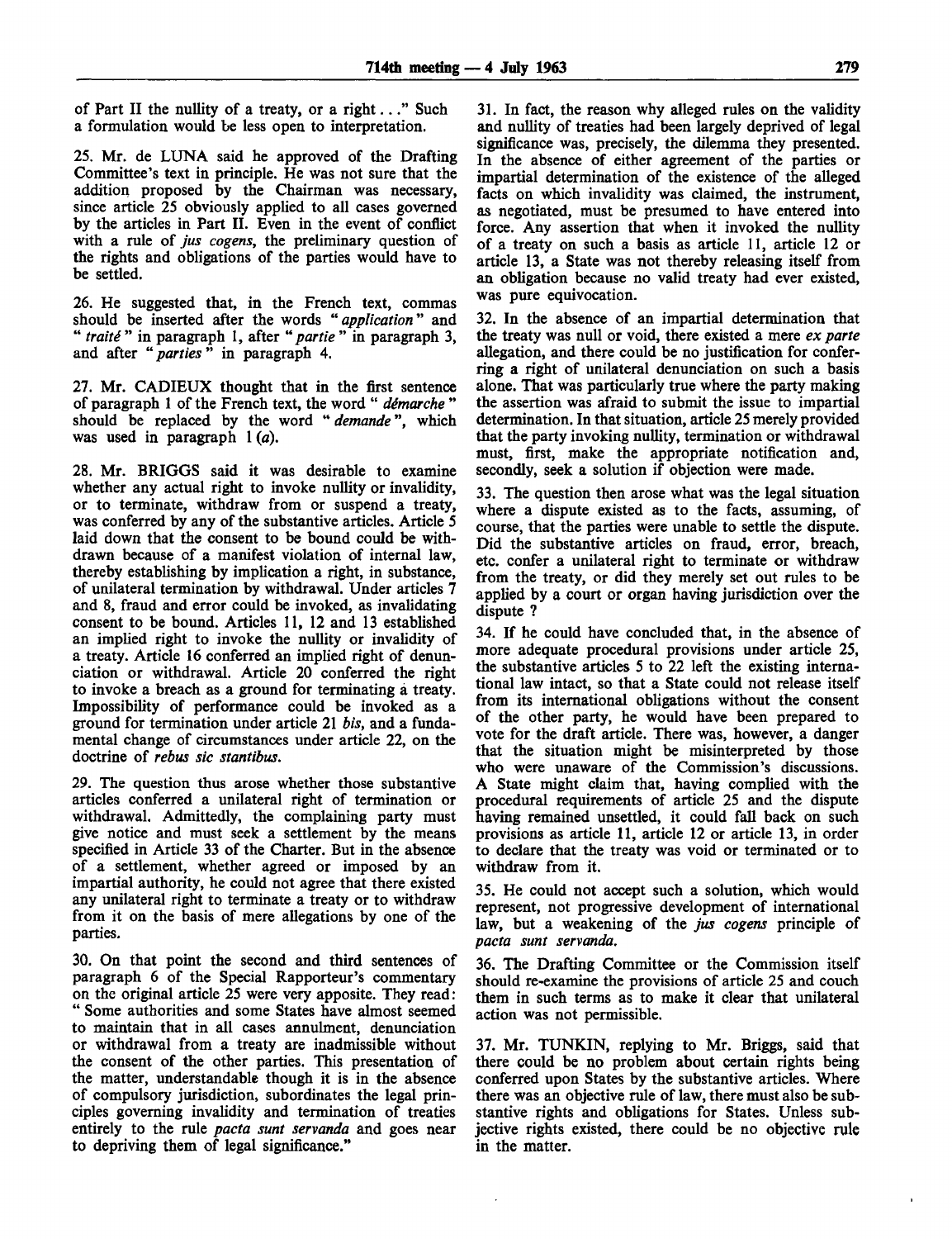38. As to the extent of the effects of article 25, it was the clear intention of the Drafting Committee and of the Commission itself, as stated by the Special Rapporteur, that article 25 should not in any way imply compulsory arbitration or jurisdiction. The Drafting Committee had drafted an article which went no further in that respect than the United Nations Charter.

39. Mr. PAREDES said that as he had not yet received a Spanish text of article 25, his remarks must be treated as subject to reservation.

40. The article should draw a clear distinction between treaties that were void *ab initio,* treaties that were voidable, and treaties that were denounced.

41. Where a treaty was void, the State invoking nullity clearly regarded it as non-existent. Under a treaty which had never existed, nothing could be claimed of the parties. However, there should be some international authority to decide whether the allegation made by the claimant party was justified.

42. Where a treaty was claimed to have been voided by some circumstance supervening after its entry into force, any acts performed under it while it was valid should remain valid.

43. Lastly, where a party to a treaty claimed the right to terminate its obligations by reason of a change of circumstances, the treaty should continue to produce its effects until all the acts specified in article 25 have been performed.

44. Mr. PAL said that article 25 dealt only with procedure. The ultimate fate of any claim would necessarily depend on how far the claimant established the grounds on which his claim was based. He therefore suggested that the opening words of paragraph 1 should be amended to read: " A party asserting the nullity of a treaty or claiming to terminate, withdraw from or suspend  $\ldots$ 

45. Mr. AGO stressed that article 25, which laid down a procedure, must obviously apply to all cases involving nullity. The Commission had made a distinction between cases in which nullity could only be envisaged on the initiative of one of the parties, and cases in which a cause of nullity operated automatically by virtue of an objective rule of law. The procedure contemplated should apply in both cases.

46. He could agree to the addition proposed by the chairman, though in his opinion the text must be understood in the same way even without that explanation.

47. He supported Mr. Pal's suggestion, which would avoid giving the impression that article 25 gave a party a right to terminate a treaty.

48. Like Mr. Tunkin, he believed that article 25 went just as far as it should and no further. It laid down the procedure to be followed by a State which wished to secure recognition of the nullity of a treaty. It then specified what happened if the other party made no objection. If, on the other hand, the other party did not agree, a dispute arose, and the Commission could only note that fact and say that the dispute, like any other dispute, must be settled by the peaceful means prescribed by the Charter.

49. The CHAIRMAN, speaking as a member of the Commission, said that the wording suggested by Mr. Pal seemed to clarify the point raised by Mr. Briggs, to which Mr. Ago had also referred.

50. Actually, the danger of misinterpretation envisaged by Mr. Briggs would not arise. There was a significant difference between paragraphs 2 and 3. Paragraph 2 provided that if no party made any objection, the claimant party was entitled to take certain steps. Paragraph 3, on the other hand, laid down that if there were an objection, the parties must seek a solution by the means indicated in Article 33 of the Charter. No right of unilateral action was ascertained in that paragraph.

51. Mr. ROSENNE said that in paragraph 5, the word " should " should be replaced by " shall ".

52. Mr. TUNKIN stressed that any interpretation given to article 25 which might imply anything more than the obligations existing under the Charter would be without foundation.

53. Sir Humphrey WALDOCK, Special Rapporteur, said that the wording suggested by Mr. Pal would remove the difficulty to which Mr. Briggs had drawn attention, without altering the substance of the provision, but perhaps an even better wording would be " A party alleging the nullity of a treaty, or claiming a right to terminate, withdraw..." With that amendment, the article would embody the maximum that could be achieved on the subject.

54. Unlike Mr. Briggs, he believed that article 25 would be a valuable contribution to the progressive development of international law. It provided for an orderly procedure and laid down the obligation to take all possible steps to seek a solution by the means indicated in Article 33 of the Charter. He firmly believed that it would promote rather than impair the stability of treaties.

55. Mr. AGO said that paragraph 5 should be brought into line with paragraph 1, as amended, by changing the words "invoking the nullity" to "alleging the nullity" and the words " the right to terminate" to " claiming to terminate ".

56. The CHAIRMAN put article 25 to the vote with the amendments proposed by Mr. Pal and the Special Rapporteur, Mr. Rosenne and Mr. Ago.

*Article 25, thus amended, was adopted by 19 votes to none, with 1 abstention.*

#### ARTICLE 4 (Loss OF A RIGHT TO ANNUL, TERMINATE **OR WITHDRAW FROM A TREATY)**

57. Sir Humphrey WALDOCK, Special Rapporteur, said that the Drafting Committee proposed that the title and text of article 4 (A/CN.4/156) be amended to read:

> " *Article 4: Loss of a right to annul, terminate or withdraw from a treaty*

" A right to invoke the nullity of a treaty or to terminate or withdraw from a treaty in cases falling under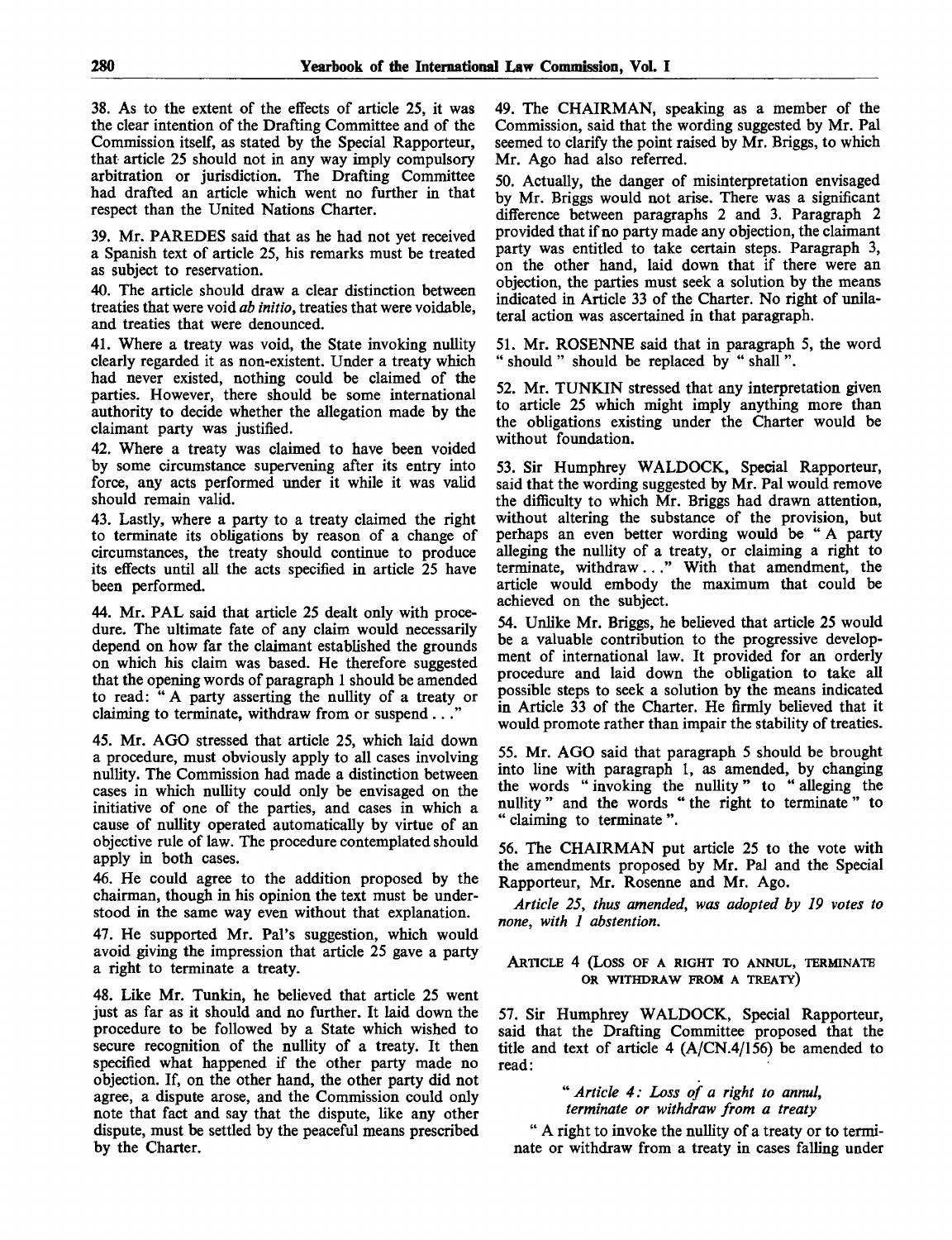articles 5-8 and 20 and 22 shall no longer be exercisable if, after becoming aware of the facts giving rise to such right, the State concerned shall have:

" *(a)* Waived the right;

" *(b)* So conducted itself as to be debarred from denying that it had elected in the case of articles 5-8 to consider itself bound by the treaty, or in the case of articles 20 and 22 to consider the treaty as unaffected by the material breach, or by the fundamental change in circumstances, which has occurred."

58. In accordance with the Commission's wishes, the terms " estoppel" and " preclusion" had not been used, but the general proposition had been maintained that failure to pursue a claim to invoke nullity or to terminate a treaty after the party had become fully aware of the facts giving rise to a right to do so, would bring that right to an end.

59. The opening words of sub-paragraph *(b)* clearly showed that the State must have been in a position to take action on the claim; it hardly seemed necessary to deal more explicity with the question, raised during the discussion (701st meeting), what the position would be if a State had not been free to act. Perhaps the matter could be mentioned in the commentary.

60. In the first sentence the word " claim " should be substituted for the word "right".

61. Mr. TUNKIN, referring to the Special Rapporteur's amendment, said that the Commission should not be afraid of its own shadow and shrink from speaking of a right to invoke the nullity of a treaty.

62. Mr. YASSEEN thought it was correct to speak of a " right to invoke the nullity " of a treaty in article 4: the right existed, and it was not the right to declare the treaty void.

63. He doubted the advisability of retaining the word " fundamental " at the end of sub-paragraph *(b).*

64. Mr. GROS stressed that the word " right " had been criticized not as first used in the article, but in connexion with the subsequent words " to terminate or withdraw from a treaty ". The same terms must certainly be used in article 4 as in article 25. Similarly, the word " fundamental ", if it was used in article 22, should be retained in article 4.

65. Mr. YASSEEN thought that the expression " change of circumstances " would cover both fundamental changes and changes that were not fundamental.

66. Mr. de LUNA agreed with Mr. Gros. Mr. Yasseen had given the reason why the word "fundamental" should be retained, not deleted. The opening words of the article should be brought into line with the wording adopted for the beginning of article 25.

67. The CHAIRMAN, speaking as a member of the Commission, said that the question whether the word " fundamental" should be retained or not should be left until the Commission had reached a final decision in the wording of article 22, since the two texts must obviously be uniform.

68. He was not sure that article 4 as re-drafted was in its proper place. Perhaps it should be the last article in section IV.

69. Mr. LACHS said he agreed with the Chairman's first point and also thought that the position of article 4 should be reconsidered. As a matter of drafting, it was always undesirable to refer to articles which came later in the text.

70. Sir Humphrey WALDOCK, Special Rapporteur, said he agreed that the decision on the word " fundamental " should be deferred until the Commission had adopted article 22.

71. He had no firm opinion on the position of article 4 and recognized the force of Mr. Lachs' objection. However, the article dealt with a matter of substance and could hardly be included in section IV, which was concerned with procedure. Perhaps it could be placed in a separate section to follow section III, in which the Commission might also include the article he had prepared on severance, setting out the conditions under which severance was permissible. He was also going to propose separate provisions on severance for inclusion in certain articles. The question of the position of article 4 might be referred to the Drafting Committee.

72. Mr. de Luna's proposal, which would mean inserting the words " a claim" before the words " to terminate " at the beginning of the article, was acceptable.

73. The CHAIRMAN put article 4, thus amended, to the vote.

*Article 4, thus amended, was adopted by 19 votes to none, with 1 abstention.*

> ARTICLE 27 (LEGAL CONSEQUENCES OF THE NULLITY OF A TREATY)

74. Sir Humphrey WALDOCK, Special Rapporteur, said that the Drafting Committee proposed that the title of his original article 27  $(\overline{A}/\overline{C}N.4/156/Add.3)$ should be changed to " Legal consequences of the nullity of a treaty " and that the text should read:

" 1. Subject to paragraph 2, a treaty established to have been void *ab initio* has no legal force or effect; and the situation which would have existed if the treaty had not been concluded shall be restored as quickly as possible.

" 2. If the nullity of a treaty results from fraud or coercion imputable to one party, that party may not invoke the nullity of the treaty for the purpose of contesting the legality of acts done by the other party or parties in reliance upon the void instrument. " 3. Paragraphs 1 and 2 also apply where a particular State's consent to a multilateral treaty is established to have been void."

75. Paragraph 2 contained a new provision to protect the innocent party from the legality of its acts being contested by the party guilty of fraud or coercion.

76. Mr. TUNKIN questioned whether the drafting of the second clause in paragraph 1 was appropriate;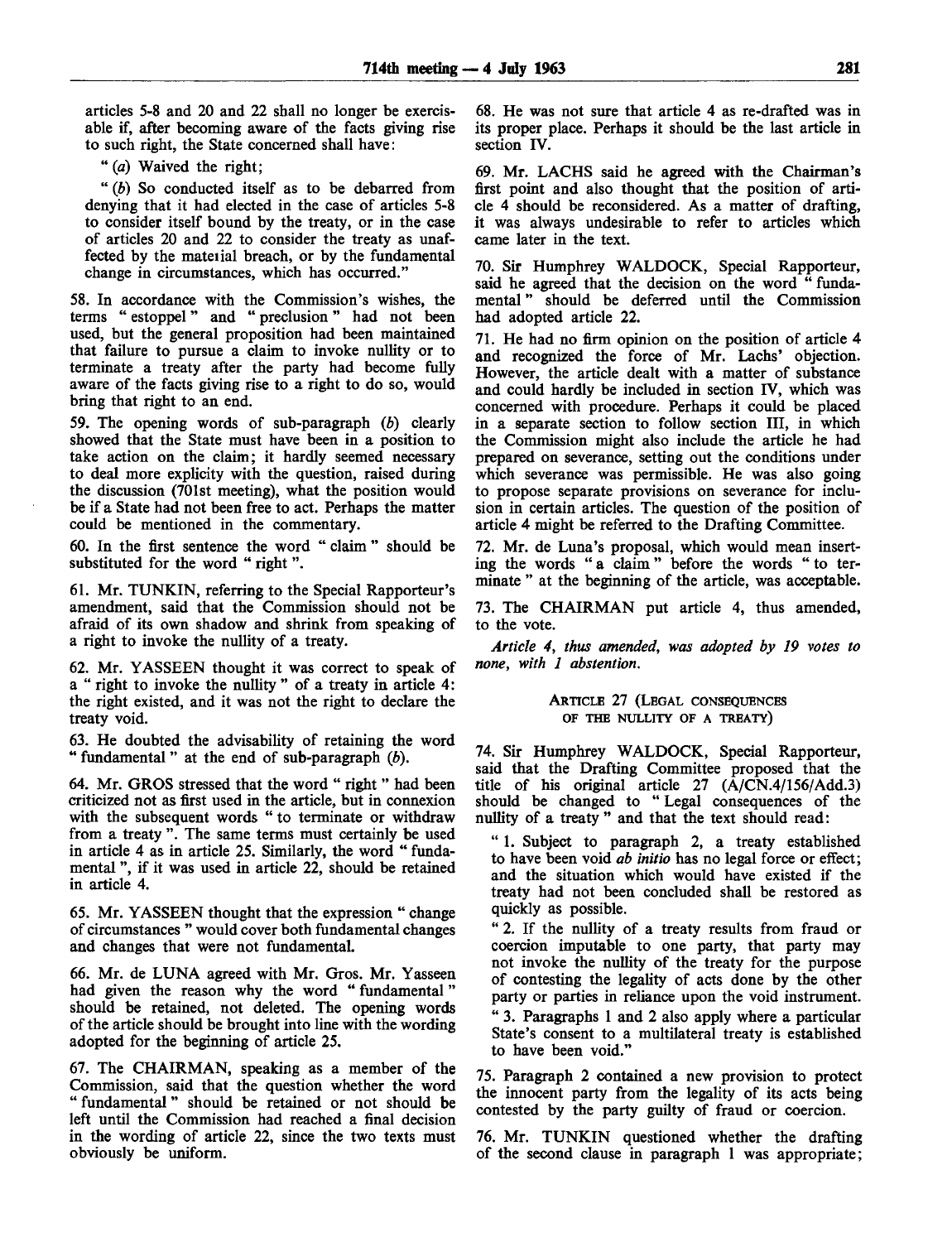it might not be possible to restore the situation which would have existed it the treaty had not been concluded.

77. Sir Humphrey WALDOCK, Special Rapporteur, said that his original wording " as far as possible " had been criticized as being too weak.

78. Mr. BRIGGS pointed out that the word " restored " was quite unsuitable, since it was impossible to restore what had never existed.

79. Mr. ROSENNE said that the original text, with the words " as quickly as possible" instead of the words " as far as possible ", would be preferable, because it would give the right emphasis, even though all questions of state responsibility would be left open and it would not escape the criticism made by Mr. Briggs.

80. The CHAIRMAN, speaking as a member of the Commission, asked whether paragraph 2 would apply if the legality of acts done by one of the parties were contested on the ground that the treaty was void because of error.

81. Sir Humphrey WALDOCK, Special Rapporteur, said that he was still not entirely satisfied with the article because, if the grounds of nullity were comparatively innocent, it was difficult to accept the treaty being invalidated *ab initio,* particularly as certain acts mignt have been performed in good faith in execution of its provisions.

82. Mr. CADIEUX observed that in two respects the English and French texts did not entirely agree. There was a semi-colon in the middle of paragraph 1 in the English text, but not in the French text; and in paragraph 3 of the English text, the word " particular " was not needed, as the French text read " *consentement d'un Etat".*

83. The Chairman said that the two texts would be brought into line; on that understanding, he put article 27 to the vote.

*Article 27 was adopted by 16 votes to none.*

# ARTICLE 28 (LEGAL CONSEQUENCES OF THE TERMINATION OF A TREATY)  $\mathcal{L}_{\mathcal{A}}$

84. Sir Humphrey WALDOCK, Special Rapporteur, said that the Drafting Committee proposed that the word " consequences " should be substituted for the word " effect " in the title of article 28 and that the text should read:

" 1. Subject to paragraph 2 and unless the treaty otherwise provides, the lawful termination of a treaty:

" *(a)* Shall release the parties from any further application of the treaty;

" *(b)* Shall not affect the legality of any act done in conformity with the provisions of the treaty or that of a situation resulting from the application of the treaty.

" 2. If a treaty terminates on account of its having become void under article 22 *bis:* a situation resulting from the application of the treaty shall retain its validity only to the extent that it is not in conflict with the norm of general international law whose establishment has rendered the treaty void.

" 3. Unless the treaty otherwise provides, when a particular State lawfully denounces or withdraws from a multilateral treaty:

" *(a)* That State shall be released from any further application of the treaty;

" *(b)* The remaining parties shall be released from any further application of the treaty in their relations with the State which has denounced or withdrawn from it;

" $(c)$  The legality of any act done in conformity with the provisions of the treaty prior to the denunciation or withdrawal and the validity of any situation resulting from the application of the treaty shall not be affected.

" 4. The fact that a State has been released from the further application of a treaty under paragraph 1 or 3 of this article shall in no way impair its duty to fulfil any obligations embodied in the treaty to which it is also subjected under any other rule of international law."

85. The Drafting Committee had included the provision in paragraph 2 to satisfy those members who had asked what would be the consequence of a treaty becoming void owing to the subsequent establishment of a *jus cogens* rule with which it came in conflict.

86. The CHAIRMAN put article 28 to the vote. *Article 28 was adopted by 17 votes to none.*

#### ARTICLE 29 (LEGAL CONSEQUENCES

OF THE SUSPENSION OF THE APPLICATION OF A TREATY)

87. Sir Humphrey WALDOCK, Special Rapporteur, said that the Drafting Committee proposed a new article entitled " Legal consequences of the suspension of the application of a treaty ", which read:

" 1. Subject to the provisions of the treaty, the suspension of a treaty:

" *(a)* Shall relieve the parties from any application of the treaty during the period of the suspension;

" *(b)* Shall not otherwise affect the legal relation between the parties established by the treaty.

" 2. During the period of the suspension, the parties shall refrain from acts calculated to render the resumption of the application of the treaty impossible."

88. That text had been put forward in response to the suggestion made by Mr. Rosenne (709th meeting, para. 54) and supported by other members. The Drafting Committee had come to the conclusion that as questions of substance were involved the matter should be dealt with in a separate article rather than among the definitions.

89. Mr. YASSEEN said he was afraid the Commission was laying down rather too strict a rule in paragraph 2 by enjoining the parties to " refrain from acts calcu